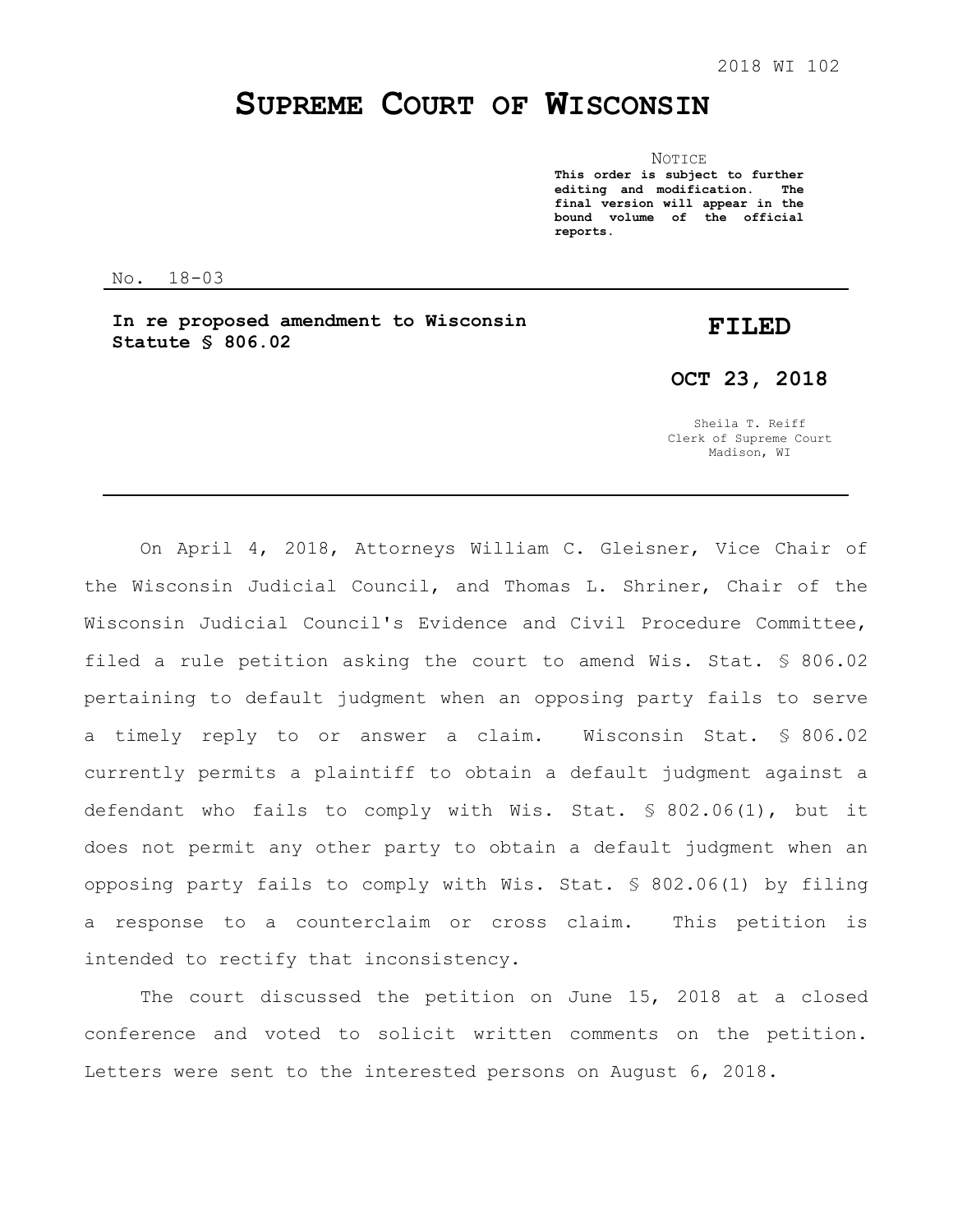The court conducted a public hearing on October 11, 2018. Attorney Thomas L. Shriner presented the petition to the court on behalf of the Judicial Council. The Honorable Eugene Gasiorkiewicz, Racine County Circuit Court, also appeared and spoke in favor of the petition. The court discussed the petition at a closed administrative conference and voted to grant the petition.

IT IS ORDERED that:

**SECTION 1.** 806.02(1) is amended to read as follows:

**806.02 (1)** A default judgment may be rendered in favor of any party as provided in subs. (1) to (4) if no issue of law or fact has been joined on any claim asserted in a complaint, counterclaim, or cross claim and if the time for joining issue has expired. Any defendant appearing in an action shall be entitled to notice of motion for judgment.

**SECTION 2.** A Judicial Council Committee Note to 806.02(1) of the statutes is created to read:

## JUDICIAL COUNCIL COMMITTEE NOTE

Wis. Stat. s. 802.06(1) currently requires defendants to file an answer to the complaint. It also requires parties served with a counterclaim or a cross complaint to serve a reply to the counterclaim or an answer to the cross-claim. Wis. Stat. s. 806.02 currently permits a plaintiff to obtain a default judgment against a defendant who fails to comply with s. 802.06(1), but it does not permit any other party to obtain a default judgment when an opposing party fails to comply with s. 802.06(1) by filing a response to a counterclaim or cross claim. The Council could find no logical basis for this disparity in treatment. Furthermore, the Council noted that

2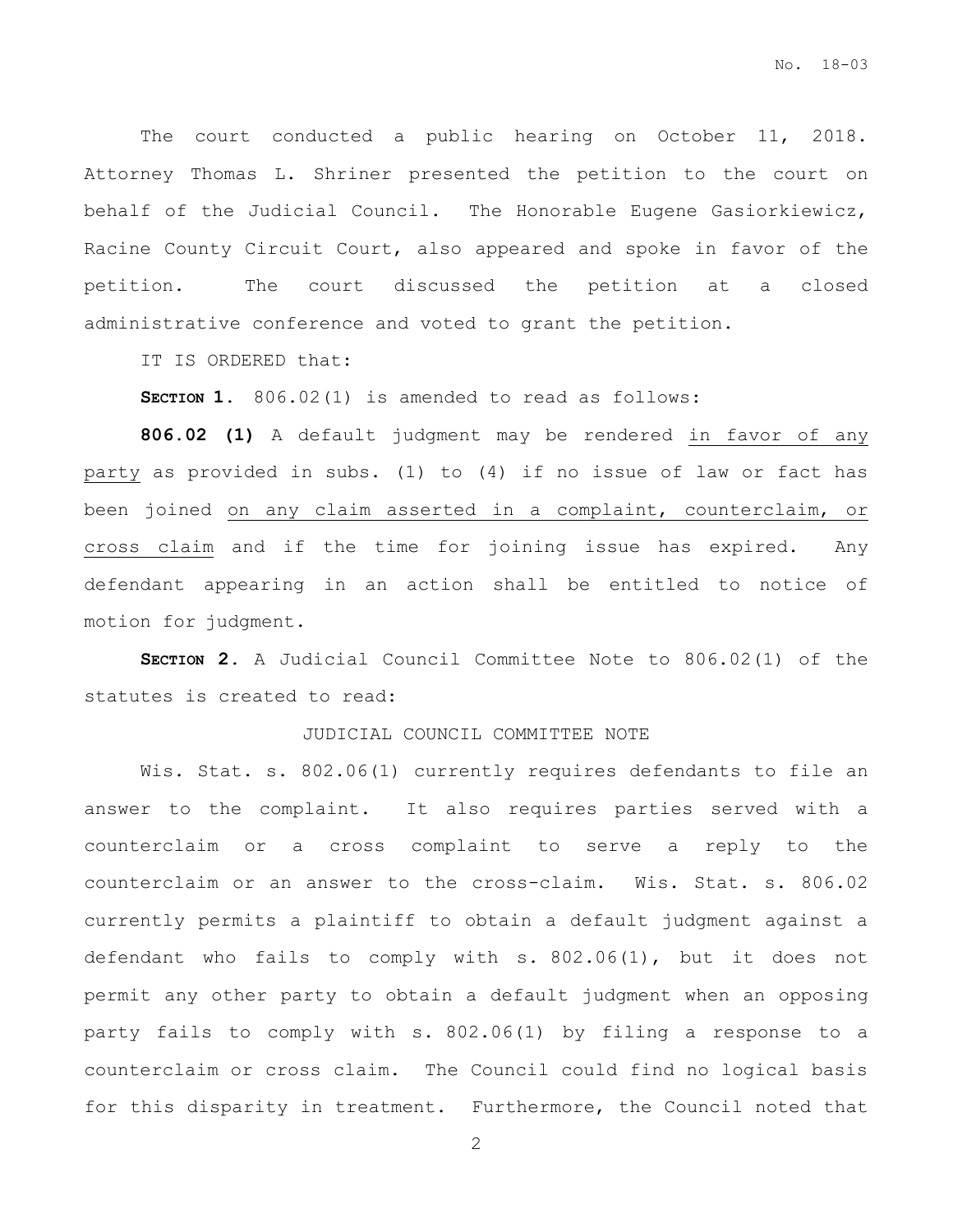Rule 55 of the Federal Rules of Civil Procedure allows any party to obtain judgment against another party who has failed to plead or otherwise defend against a complaint, counterclaim, or cross claim.

**SECTION 3.** 806.02(2) is amended to read as follows:

806.02 **(2)** After filing the complaint, counterclaim, or cross claim and proof of service thereof of the summons on one or more of the defendants and after filing an affidavit that the defendant the party against whom judgment is sought is in default for failure to join issue, the plaintiff a party may move for judgment according to the demand of the complaint, counterclaim, or cross claim. If the amount of money sought was excluded from the demand for judgment, as required under s.  $802.02(1m)$ , the court shall require the plaintiff the moving party to specify the amount of money claimed and provide that information to the court and to the other parties appearing in the action prior to the court rendering judgment. If proof of any fact is necessary for the court to  $g$ ive render judgment, the court shall receive the proof.

**SECTION 4.** 806.02(5) is amended to read as follows:

806.02 **(5)** A default judgment may be rendered against any defendant party who has appeared in the action but who fails to appear at trial. If proof of any fact is necessary for the court to render judgment, the court shall receive the proof.

IT IS FURTHER ORDERED that the effective date of this order is January 1, 2019.

IT IS FURTHER ORDERED that the Judicial Council Committee Note to Wis. Stat. § 806.02 is not adopted, but will be published and may be consulted for guidance in interpreting and applying the rule.

3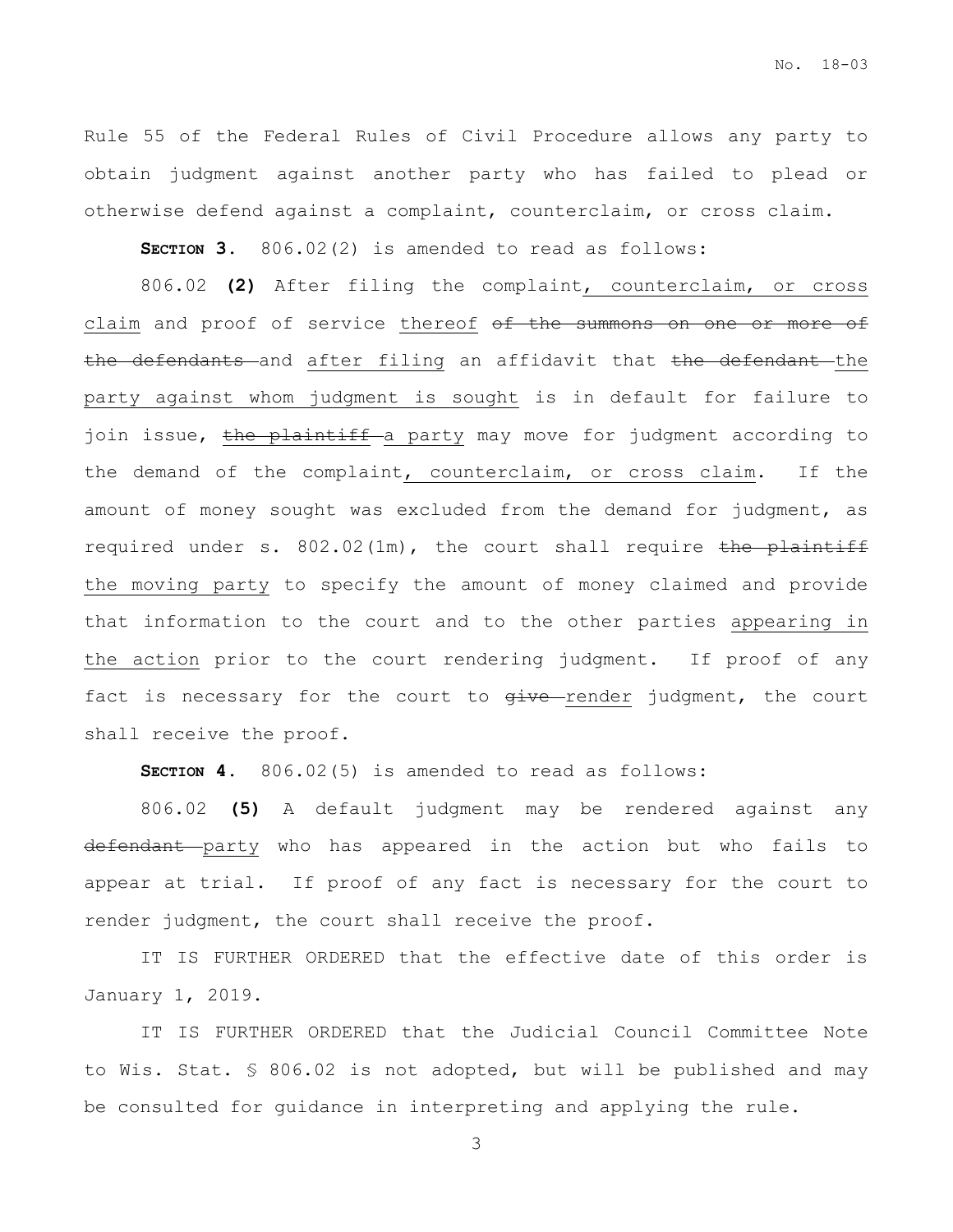IT IS FURTHER ORDERED that the rule adopted pursuant to this order shall apply to court proceedings commenced after the effective date of this rule and to any proceedings within a court proceeding then pending, except insofar as, in the opinion of the circuit court, application of the rule change would not be feasible or would work injustice, in which event the former rule applies.

IT IS FURTHER ORDERED that notice of the above amendments be given by a single publication of a copy of this order in the official publications designated in SCR 80.01, including the official publishers' online databases, and on the Wisconsin court system's web site. The State Bar of Wisconsin shall provide notice of this order.

Dated at Madison, Wisconsin, this 23rd day of October, 2018.

BY THE COURT:

Sheila T. Reiff Clerk of Supreme Court